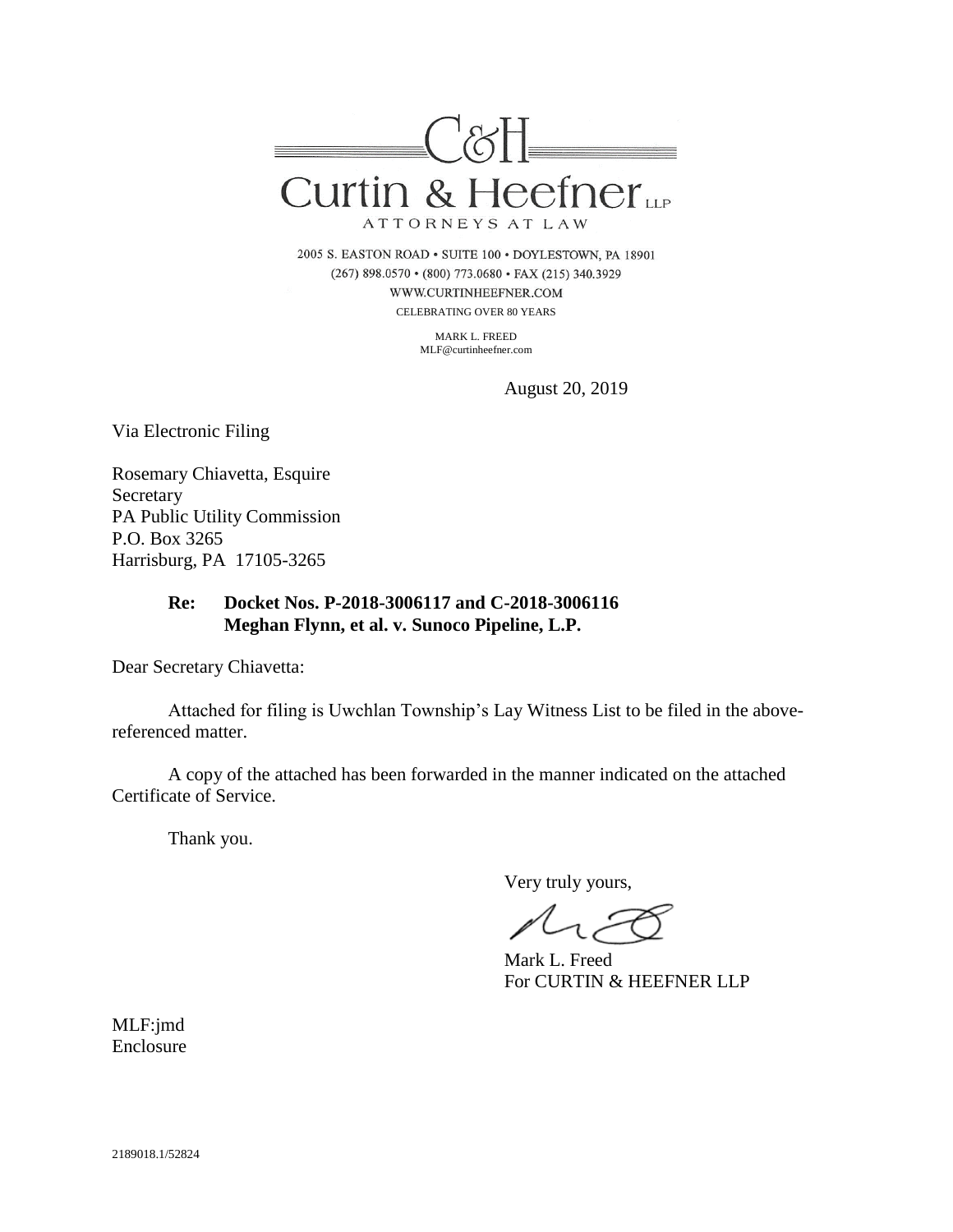### **BEFORE THE PENNSYLVANIA PUBLIC UTILITY COMMISSION**

| Meghan Flynn, Rosemary Fuller,   |                           |
|----------------------------------|---------------------------|
| Michael Walsh, Nancy Haskins,    | Docket No. P-2018-3006117 |
| Gerald McMullen, Caroline Hughes | Docket No. C-2018-3006116 |
| and Melissa Haines               |                           |
|                                  |                           |
| V.                               |                           |
|                                  |                           |
| Sunoco Pipeline, L.P.            |                           |
|                                  |                           |
| Melissa DiBernardino,            |                           |
|                                  | Docket No. C-2018-3005025 |
| V.                               |                           |
|                                  |                           |
| Sunoco Pipeline, L.P.            |                           |
| Rebecca Britton,                 |                           |
|                                  | Docket No. C-2019-3006898 |
| V.                               |                           |
|                                  |                           |
| Sunoco Pipeline, L.P.            |                           |
|                                  |                           |
| Laura Obenski,                   |                           |
|                                  | Docket No. C-2019-3006905 |
| v.                               |                           |
|                                  |                           |
| Sunoco Pipeline, L.P.            |                           |

## **UWCHLAN TOWNSHIP'S LAY WITNESS LIST**

Pursuant to the Prehearing Order dated August 2, 2019, Uwchlan Township, by and through its counsel, respectfully submits a list of names, addresses, and brief summaries of the subject matter to which lay witnesses may testify.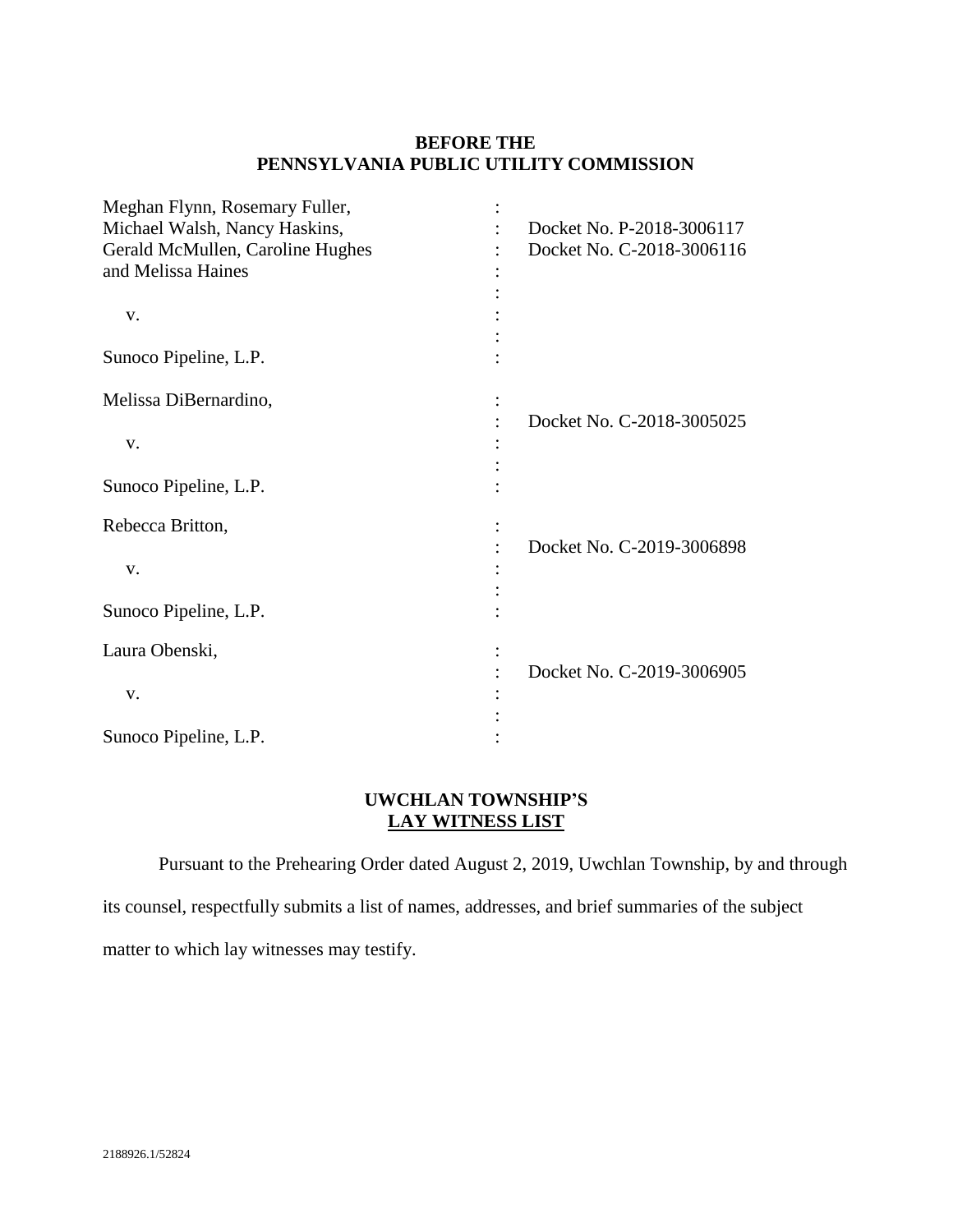1. Mayme Baumann Uwchlan Township 715 North Ship Road Exton, PA 19341

Ms. Baumann is Vice-Chair of the Uwchlan Township Board of Supervisors. Ms. Baumann may testify regarding the layout and character of Uwchlan Township; the proximity and proposed proximity of the Mariner East pipelines (including Mariner East 1, Mariner East 2, Mariner East 2x, and the Workaround Pipeline) and related appurtenances to residential dwellings, and various public assembly areas, such as schools, parks, businesses, life care facilities and retail shopping areas in and around the Township; Sunoco's infrastructure, activities and operations in and around the Township; interactions and communications with Sunoco, experiences with Sunoco's public education and awareness programs, and the need for improved communication, public education and awareness programs to inform and educate the Township residents and staff; and concerns regarding Sunoco's pipeline integrity, disaster avoidance, emergency notification, emergency response, and evacuation plans.

Respectfully submitted,

#### CURTIN & HEEFNER LLP

*/s/ Mark L. Freed*

By: Mark L. Freed (Pa. I.D. No. 63860) 2005 South Easton Road, Suite 100 Doylestown, PA 18901 267-898-0570 [mlf@curtingheefner.com](mailto:mlf@curtingheefner.com)

Dated: August 20, 2019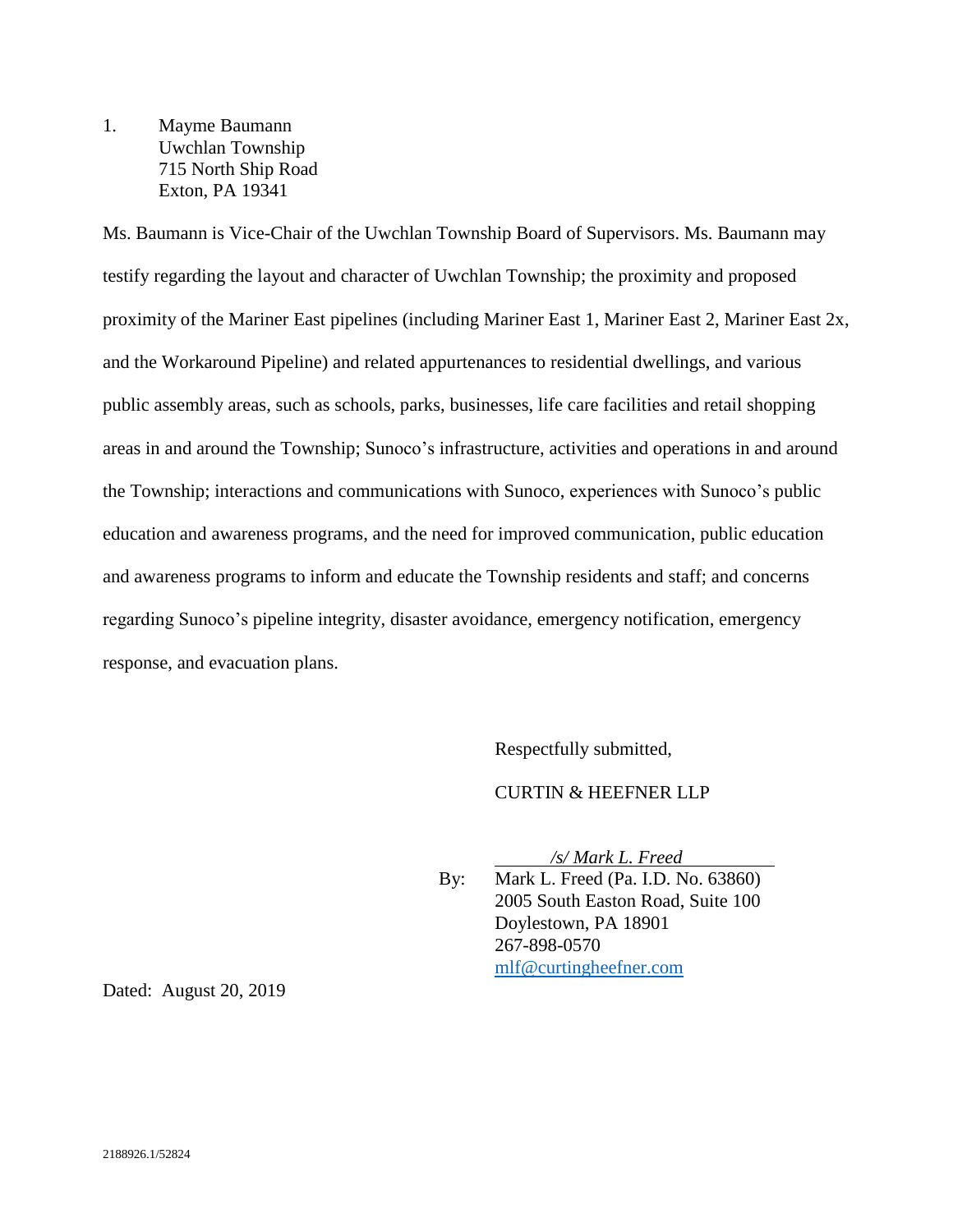## **BEFORE THE PENNSYLVANIA PUBLIC UTILITY COMMISSION**

| Meghan Flynn, Rosemary Fuller,<br>Michael Walsh, Nancy Haskins, | Docket No. P-2018-3006117 |
|-----------------------------------------------------------------|---------------------------|
| Gerald McMullen, Caroline Hughes                                | Docket No. C-2018-3006116 |
| and Melissa Haines                                              |                           |
|                                                                 |                           |
| V.                                                              |                           |
| Sunoco Pipeline, L.P.                                           |                           |
| Melissa DiBernardino,                                           |                           |
| V.                                                              | Docket No. C-2018-3005025 |
| Sunoco Pipeline, L.P.                                           |                           |
| Rebecca Britton,                                                |                           |
| V.                                                              | Docket No. C-2019-3006898 |
| Sunoco Pipeline, L.P.                                           |                           |
| Laura Obenski,                                                  |                           |
| V.                                                              | Docket No. C-2019-3006905 |
| Sunoco Pipeline, L.P.                                           |                           |

# **CERTIFICATE OF SERVICE**

I hereby certify that I have this day served a true copy of the foregoing Uwchlan Township's Prehearing Memorandum upon parties identified below via email, unless otherwise indicated:

Thomas J. Sniscak, Esquire Kevin J. McKeon, Esquire Whitney E. Snyder, Esquire Hawke, McKeon & Sniscak LLP 100 North Tenth Street Harrisburg, PA 17101 tjsniscak@hmslegal.com kjmckeon@hmslegal.com wesnyder@hmslegal.com *Counsel for Respondent Sunoco Pipeline, LP* Curtis Stambaugh, Esq. Assistant General Counsel Sunoco Pipeline, LP 212 N. Third Street, Suite 201 Harrisburg, PA 17101 curtis.stambaugh@energytransfer.com *Counsel for Respondent Sunoco Pipeline, LP*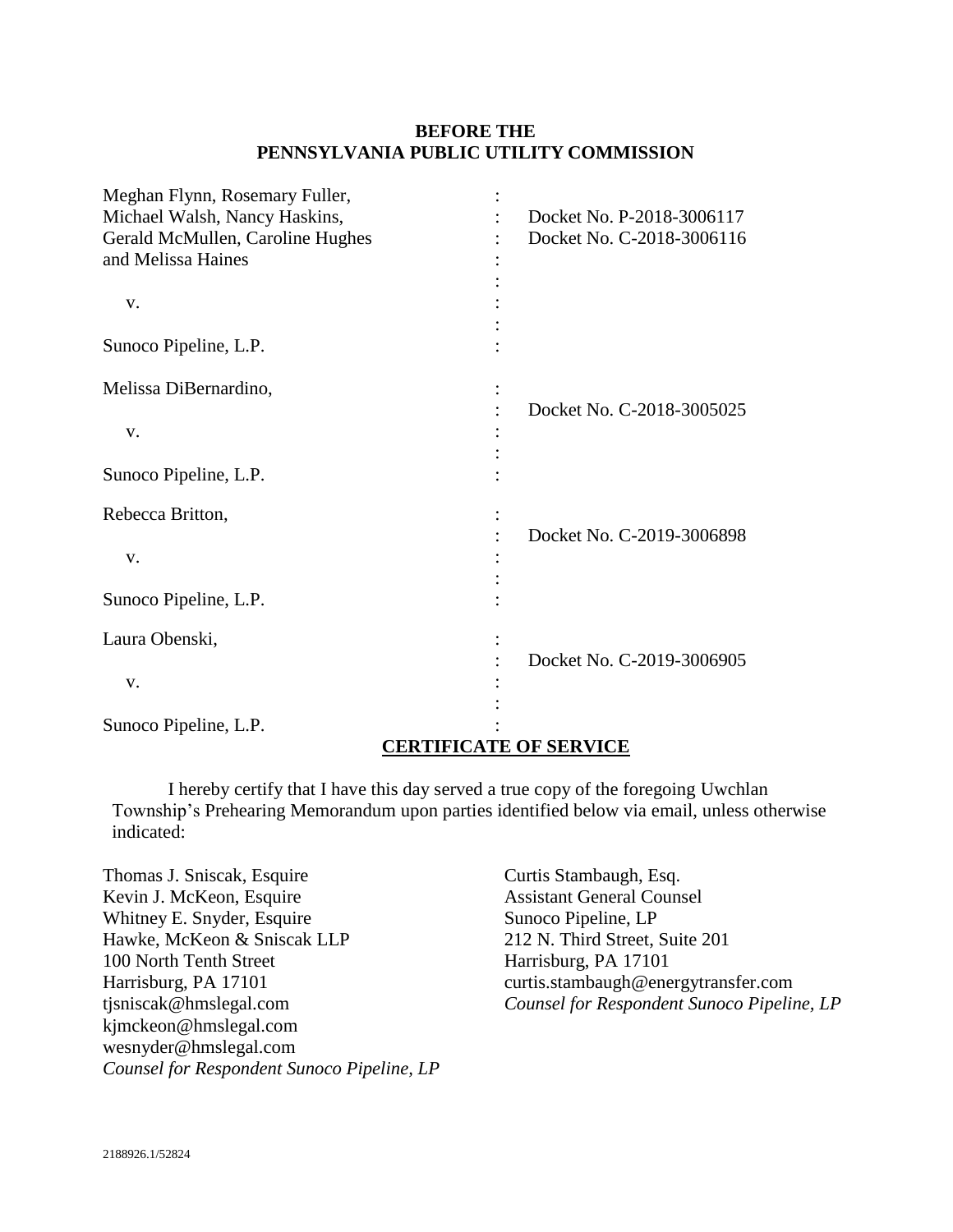Robert Fox, Esquire Neil Witkes, Esquire Diana A. Silva, Esquire Manko, Gold, Katcher & Fox, LLP 401 City Avenue, Suite 901 Bala Cynwyd, PA 19004 rfox@mankogold.com nwitkes@mankogold.com dsilva@mankogold.com *Counsel for Respondent Sunoco Pipeline, LP*

Anthony D. Kanagy, Esquire Garrett P. Lent, Esquire Post & Schell PC 17 North Second Street 12th Floor Harrisburg, PA 17101-1601 akanagy@postschell.com glent@postschell.com *Counsel for Intervenor Range Resources Appalachia*

Erin McDowell, Esq. 3000 Town Center Blvd Canonsburg, PA 15317 emcdowell@rangeresources.com *Counsel for Intervenor Range Resources Appalachia*

Michael S. Bomstein, Esq. Pinnola & Bomstein Suite 2126 Land Title Building 100 South Broad Street Philadelphia, PA 19110 mbomstein@gmail.com *Counsel for Complainants*

Rich Raiders, Esquire Raiders Law 321 East Main Street Annville, PA 17003 rich@raiderslaw.com *Counsel for Intervenor Andover Home Owners' Association, Inc.*

Guy A. Donatelli, Esquire Alex J. Baumler, Esquire Lamb McErlane PC 24 East Market St., Box 565 West Chester, PA 19382-0565 gdonatelli@lambmcerlane.com abaumler@lambmcerlane.com *Counsel for Rose Tree Media School District, Downingtown Area School District and Senator Thomas H. Killion*

Vincent M. Pompo, Esquire Alex J. Baumler, Esquire Lamb McErlane PC 24 East Market St., Box 565 West Chester, PA 19382-0565 vpompo@lambmcerlane.com abaumler@lambmcerlane.com *Counsel for West Whiteland Township*

Margaret A. Morris, Esq. Reger Rizzo Darnall, LLP Cira Centre, 13th Floor 2929 Arch Street Philadelphia, PA 19104 mmorris@regerlaw.com *Counsel for Intervenors East Goshen Township and Chester County*

Leah Rotenberg, Esq. Mays Connrad & Rotenberg, LLP 1235 Penn Avenue, Suite 202 Wyomissing, PA 19610 rotenberg@mcr-attorneys.com *Counsel for Intervenor Twin Valley School District*

James R. Flandreau, Esq. Paul Flandreau & Berger, LLP 320 West Front Street Media, PA 19063 jflandreau@pfblaw.com *Counsel for Intervenor Middletown Township*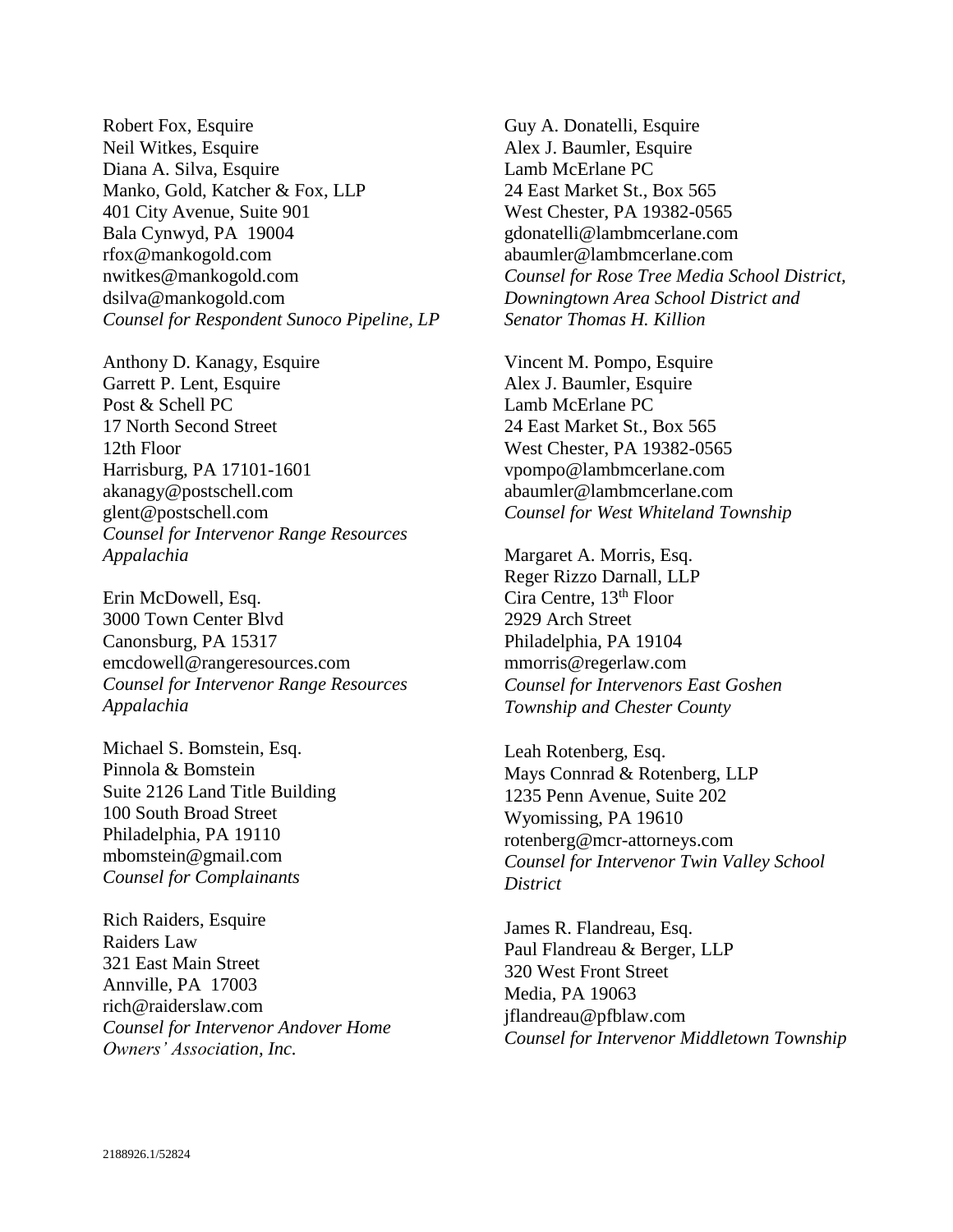James C. Dalton, Esq. Unruh Turner Burke & Frees 17 West Gay Street, Suite 200 P.O. Box 515 West Chester, PA 19381 jdalton@utbf.com *Counsel for Intervenor West Chester Area School District*

Patricia S. Biswanger, Esq. 217 North Monroe Street Media, PA 19063 patbiswanger@gmail.com *Counsel for Intervenor Delaware County*

Michael Maddren, Esq. Office of the Solicitor County of Delaware Government Center Building 201 West Front Street Media, PA 19063 maddrenm@co.delaware.pa.us *Counsel for Intervenor Delaware County*

James J. Byrne, Esq. McNichol Byrne & Matlawski PC 1223 N. Providence Road Media, PA 19063 jjbyrne@mbmlawoffice.com *Counsel for Intervenor Thornbury Township*

David J. Brooman, Esq. Richard C. Sokorai, Esq. Mark R. Fischer, Esq. High Swartz 40 East Airy Street Norristown, PA 19404 dbrooman@highswartz.com rsokorai@highswartz.com mfischer@highswartz.com *Counsel for Intervenor West Goshen Township*

Michael P. Pierce, Esq. Pierce & Hughes, P.C. 17 Veterans Square P.O. Box 604 Media, PA 19063 mppierce@pierceandhughes.com *Counsel for Intervenor Edgmont Township*

Thomas Casey 1113 Windsor Drive West Chester, PA 19380 tcaseylegal@gmail.com *Pro Se Intervenor*

Josh Maxwell Mayor of Downingtown 4 W. Lancaster Avenue Downingtown, PA 19335 jmaxwell@downingtown.org *Pro Se Intervenor*

Virginia Marcille-Kerslake 103 Shoen Road Exton, PA 19341 vkerslake@gmail.com *Pro Se Intervenor*

Laura Obenski 14 South Village Avenue Exton, PA 19341 ljobenski@gmail.com *Pro Se Complainant*

Rebecca Britton 211 Andover Drive Exton, PA 19341 rebeccabritton50@yahoo.com *Pro Se Complainant*